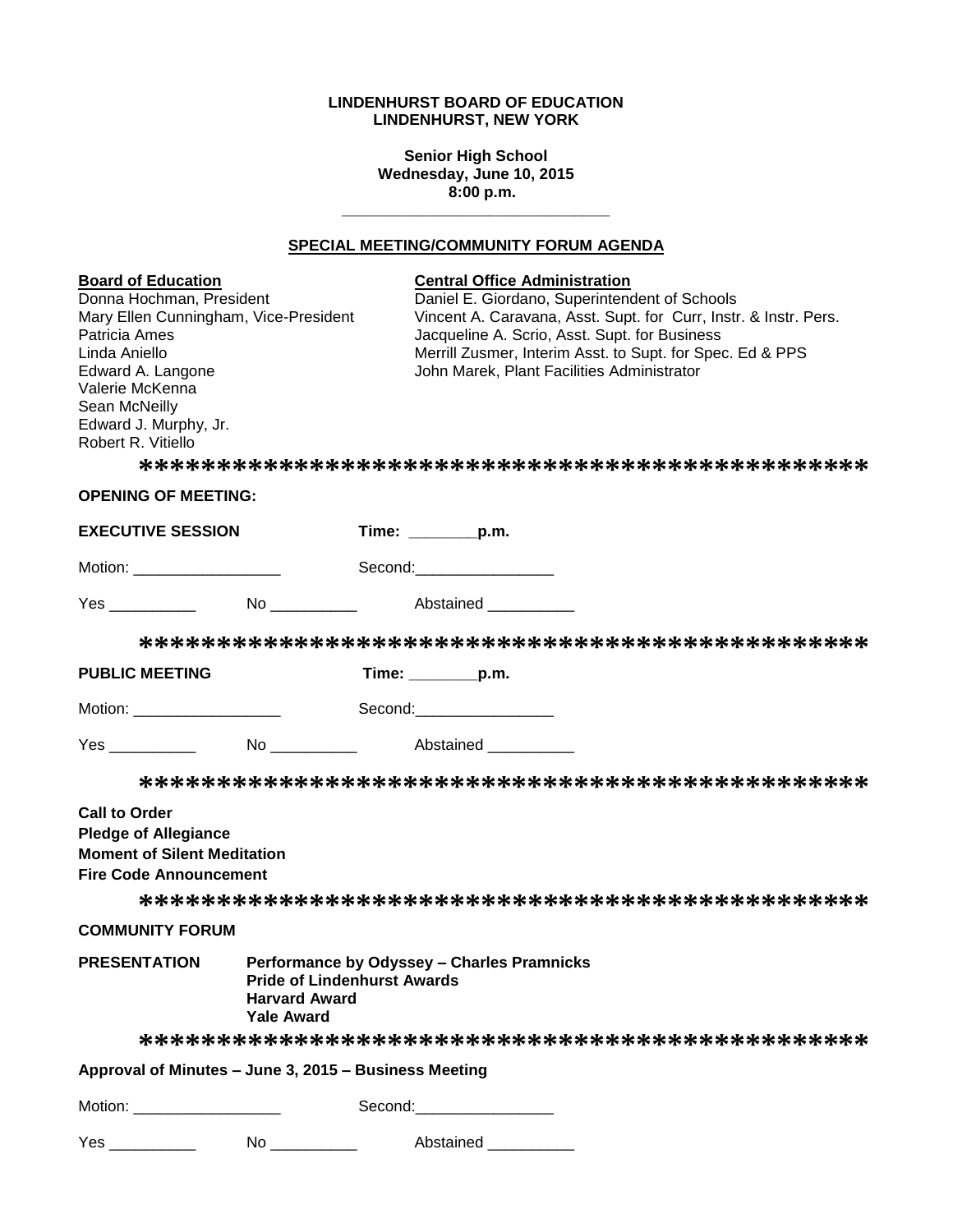**\*\*\*\*\*\*\*\*\*\*\*\*\*\*\*\*\*\*\*\*\*\*\*\*\*\*\*\*\*\*\*\*\*\*\*\*\*\*\*\*\*\*\*\*\*\*\* BOARD OF EDUCATION'S REPORT TO THE COMMUNITY:**

#### **SUPERINTENDENT'S REPORT TO THE COMMUNITY:**

**\*\*\*\*\*\*\*\*\*\*\*\*\*\*\*\*\*\*\*\*\*\*\*\*\*\*\*\*\*\*\*\*\*\*\*\*\*\*\*\*\*\*\*\*\*\*\* AGENDA QUESTIONS FROM THE BOARD OF EDUCATION:**

**\*\*\*\*\*\*\*\*\*\*\*\*\*\*\*\*\*\*\*\*\*\*\*\*\*\*\*\*\*\*\*\*\*\*\*\*\*\*\*\*\*\*\*\*\*\*\* INDIVIDUALS AND DELEGATIONS:**

**\*\*\*\*\*\*\*\*\*\*\*\*\*\*\*\*\*\*\*\*\*\*\*\*\*\*\*\*\*\*\*\*\*\*\*\*\*\*\*\*\*\*\*\*\*\*\* TRUSTEE'S REQUEST:**

**\*\*\*\*\*\*\*\*\*\*\*\*\*\*\*\*\*\*\*\*\*\*\*\*\*\*\*\*\*\*\*\*\*\*\*\*\*\*\*\*\*\*\*\*\*\*\***

### **SUPERINTENDENT'S RECOMMENDATIONS:**

#### **#1. Field Trips**

**Resolution: RESOLVED that the Board of Education approves the following field trips:**

#### **Middle School**

Wednesday-Friday November 18-20, 2015 Approximately 300 8<sup>th</sup> Grade Students will travel to Woodruff J. English Environmental Education Center in Claryville, NY. Transportation will be via bus.

| Motion: | Second: |
|---------|---------|
|         |         |

Yes \_\_\_\_\_\_\_\_\_\_\_\_ No \_\_\_\_\_\_\_\_\_ Abstained \_\_\_\_\_\_\_\_

**\*\*\*\*\*\*\*\*\*\*\*\*\*\*\*\*\*\*\*\*\*\*\*\*\*\*\*\*\*\*\*\*\*\*\*\*\*\*\*\*\*\*\*\*\*\*\***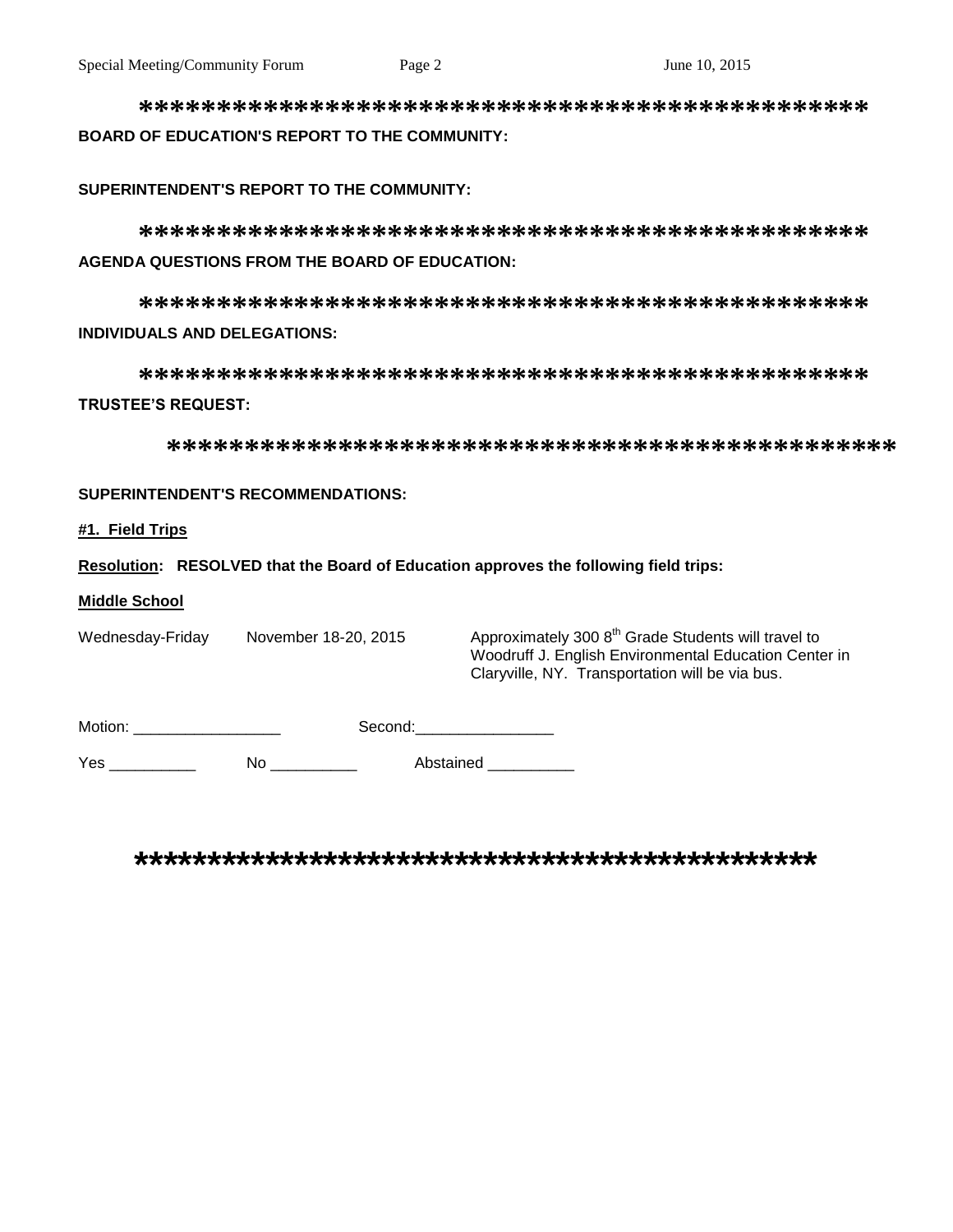#### **#2. SEQRA Capital Improvement Program – William Rall**

# **Resolution: The following resolution is offered:**

# **2014 BOND ISSUE RELATED CAPITAL IMPROVEMENT PROGRAM**

State Environment Quality Review Notice of Determination of Non-Significance

WHEREAS, the Board of Education of the **LINDENHURST UFSD** is the lead agency under the State Environmental Quality Review Process for the purpose of required determinations respecting the proposed Capital Improvement Projects as follows:

# **WILLIAM RALL ELEMENTARY SCHOOL**

- **Replacement of 1 Boiler & Burner**
- **Asbestos Abatement**
- **Piping Reconfiguration**

WHEREAS, in 1995, amendments were made to the SEQRA Regulation (Part 617) to classify projects, which will be excluded from the requirements for the preparation of an Environmental Impact Statement (Type II Actions). The projects mentioned above are now classified as Type II Actions as determined by 6NYCRR§617.5 and

WHEREAS, these projects fall under the following categories:

- A. Routine Maintenance and Repair 6NYCRR§617.5 (c)(1): Maintenance or repair involving no substantial change in an existing facility.
- B. Replace or Rehabilitation 6NYCRR§617.5 (c)(2): replacement or rehabilitation or reconstruction of a structure or facility, in kind, on the same site, unless the work exceeds a threshold for a Type I action in 6NYCRR§617.4.
- C. 6NYCRR§617.5(c)(8); Routine activities of educational institutions, including expansion of existing facilities by less than 10,000 square feet of gross floor area and school closings, but not changes in use related to such closings.

THEREFORE, as the lead agency for the SEQRA determination, all the above referenced projects fall under Categories "A" or "B" above. The procedure for Type II Actions, with regard to the SEQRA Process for Capital Projects noted above is "No Additional Required Action under 6NYCRR§617.5(a)".

Motion: \_\_\_\_\_\_\_\_\_\_\_\_\_\_\_\_\_ Second:\_\_\_\_\_\_\_\_\_\_\_\_\_\_\_\_

Yes \_\_\_\_\_\_\_\_\_\_\_\_\_ No \_\_\_\_\_\_\_\_\_\_ Abstained \_\_\_\_\_\_\_\_\_\_

**\*\*\*\*\*\*\*\*\*\*\*\*\*\*\*\*\*\*\*\*\*\*\*\*\*\*\*\*\*\*\*\*\*\*\*\*\*\*\*\*\*\*\*\*\*\*\***

**#3. Board Policy #5152 – ADMISSION OF NON-RESIDENT STUDENTS - Second Reading – Vote to be taken A new board policy or revision of current board policy requires two readings.**

| Motion: | Second: |
|---------|---------|
|---------|---------|

| $V_{\alpha}$ | M | istained |
|--------------|---|----------|
| ື            |   | ____     |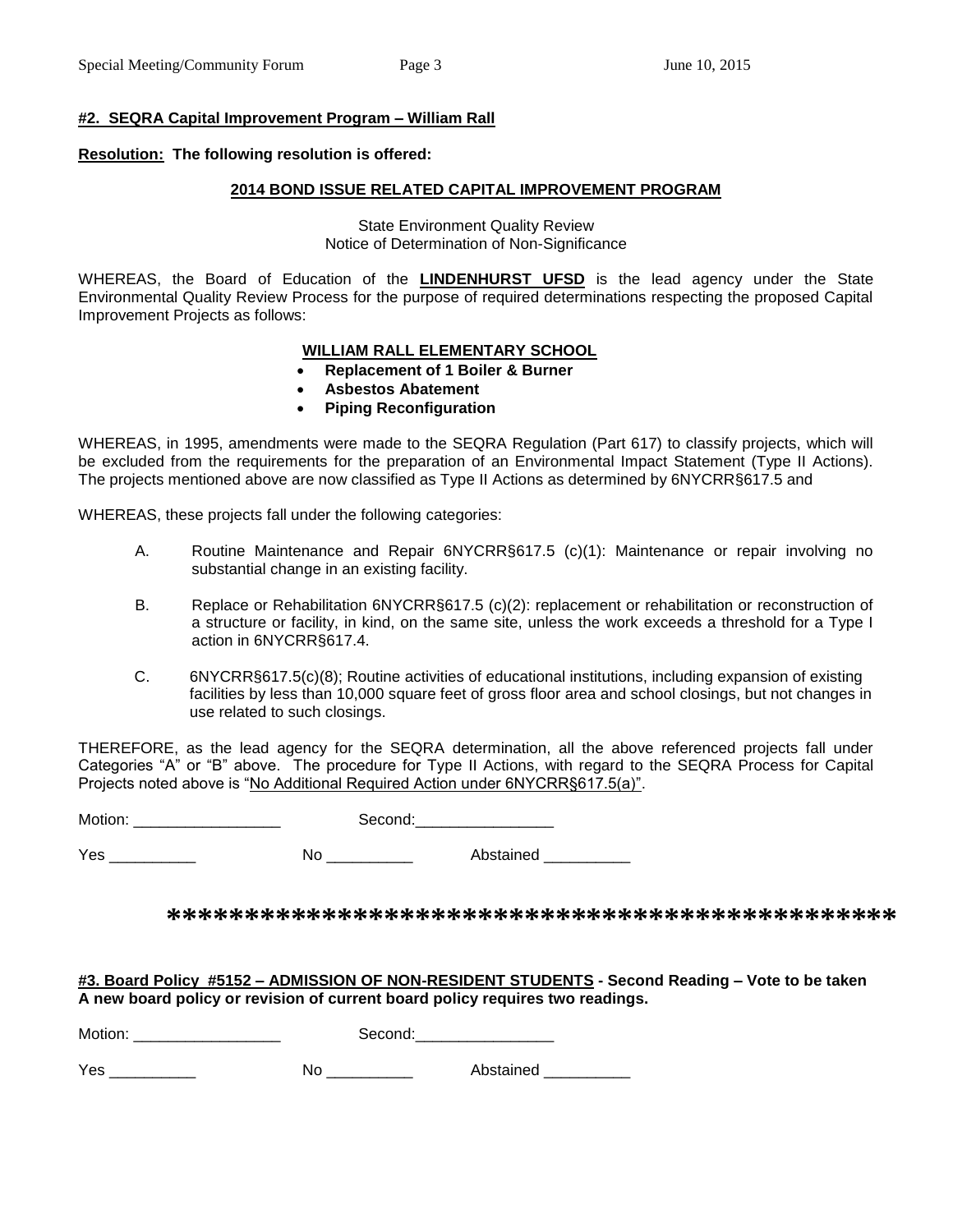#### **5152**

#### **ADMISSION OF NON-RESIDENT STUDENTS**

The Board of Education affirms that its primary responsibility is to provide the best possible publicly supported education to children who are legal district residents and to protect the public interest against those who would defraud the school district's taxpayers by residing outside of the school district and depriving the community of appropriate tax or tuition payments for educational services rendered.

Applications for admission of a non-resident student to the Lindenhurst Schools shall be accepted only from parents or persons who can produce satisfactory evidence of legal custody of such student. Such application shall be made on forms furnished by the District upon request. A full response to all questions thereon and compliance with any directions stated on the application shall be a prerequisite to consideration for student admission under this policy. Applications must be submitted to the office of the Superintendent of Schools. Upon request, applicant shall be required to furnish such additional information or clarification in writing if, in the discretion of the Superintendent, such information or clarification is necessary to evaluate eligibility under this policy. Failure to file a fully completed application or to promptly furnish additional information or clarification in writing upon request shall be deemed a withdrawal and cancellation of the application

The Board of Education may permit non-resident students to attend district schools only under the following conditions:

- 1. there is sufficient space at the appropriate level for the non-resident student as determined by the Superintendent;
- 2. the non-resident student meets the district's criteria for admission as specified in Policy 5150;
- 3. tuition is paid on a monthly basis, in ten equal payments, commencing August 15th preceding the start of the academic year; and
- 4. there is no prior school record of truancy or disciplinary problems.
- High School Seniors who move out of the district after June of their junior year, may continue until graduation, without any tuition requirement. Students who have attended the High School previously without approved residency will be ineligible to continue attendance in their senior year.
- Former Residents Legal resident students enrolled in grades K through 11 who move out of the school district during the school year may not continue in the district's schools. Special consideration for emergent or critical circumstances, however, may be given at the discretion of the Board of Education. Payment of tuition is required for any period of non-residency (calculated per month).
- Future Residents Children of families who have a signed contract to buy or build a residence or other satisfactory evidence of intent to move into the school district may, upon approval of the Board of Education, be enrolled at the beginning of the semester in which they expect to become residents but only if pro-rated tuition is paid in advance. No child will be registered or permitted to attend classes until tuition is paid.

Except as otherwise specifically provided herein, all non-resident students authorized to attend District schools pursuant to this policy shall be admitted only on payment of tuition prorated for the period of attendance during which such students are attending as non-residents; students who become non-residents during a school year shall attend on a tuition basis for the balance of the school year if they continue as students in the District's schools. All tuition payments shall be paid in equal monthly installments on the first day of each month.

Attendance in the Lindenhurst Schools of non-resident students shall be subject to annual review on or before the regular August meeting of the Board of Education, in order to determine whether such attendance shall be continued during the school year of such August meeting. In the event that non-resident attendance of any student is discontinued, the parents or guardians of the affected student shall be notified by mail within ten (10) days of such determination provided that any inadvertent delay of notification shall not affect such determination.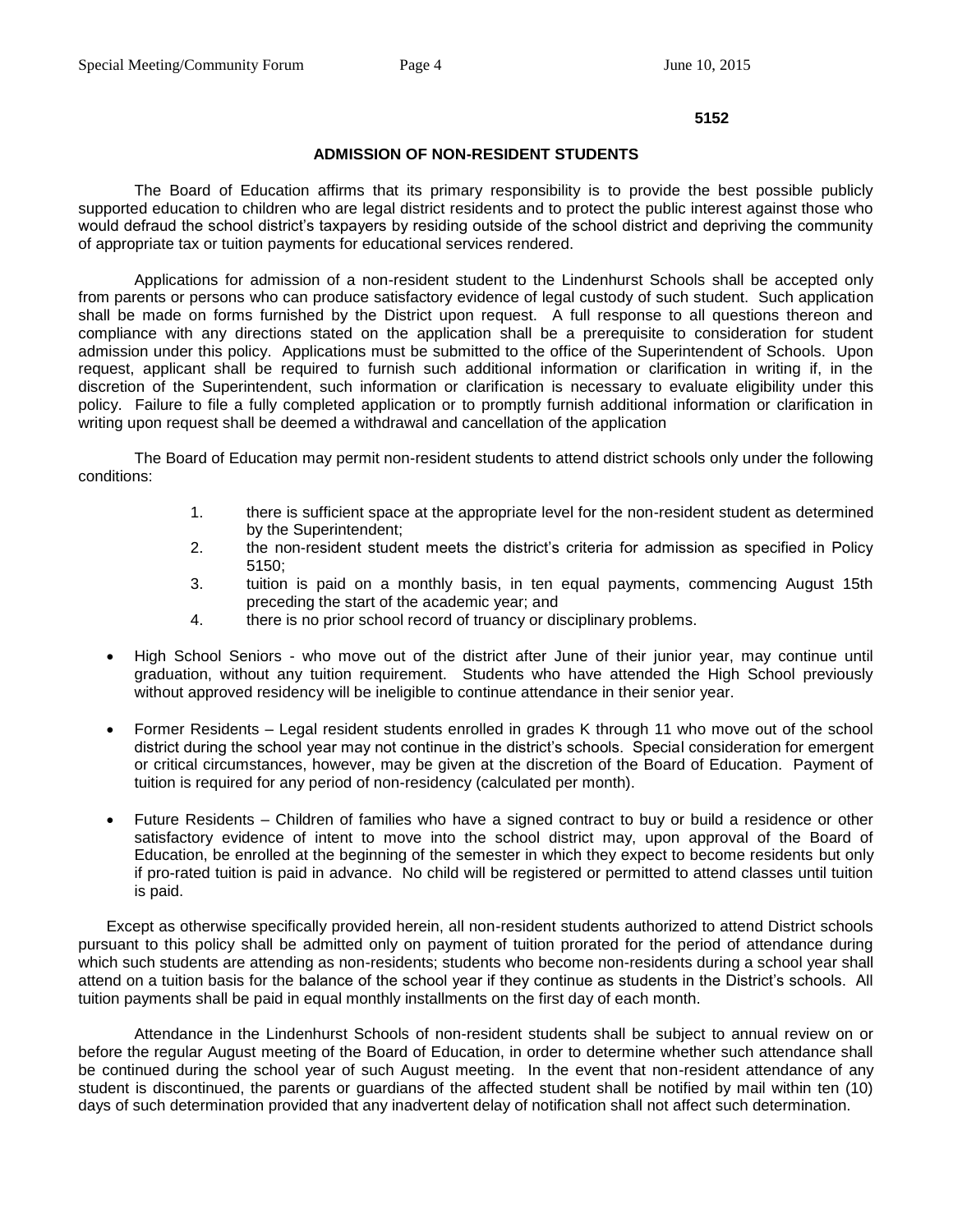# **Transportation**

In every case of non-residency, it shall be the responsibility of the parent to provide transportation.

### **Tuition**

Tuition will be computed in accordance with formulas approved by the State Education Department. The basis for billing charges shall be Part 174 of the Rules and Regulations of the Commissioner of Education.

In cases of family relocation or legal change in the student's domicile, pro-rated tuition payment may be refunded at the discretion of the Board of Education.

Cross-ref: 5150, Admission to School

Ref: Education Law §3202(2)

Adoption date: February 4, 2009 Revised:

**\*\*\*\*\*\*\*\*\*\*\*\*\*\*\*\*\*\*\*\*\*\*\*\*\*\*\*\*\*\*\*\*\*\*\*\*\*\*\*\*\*\*\*\*\*\***

## **#4. Obsolete Equipment**

**Resolution: RESOLVED** that the Board of Education, upon the recommendation of the Superintendent approves the disposal of the following items:

 **ALBANY** - 1 Laser Jet Color Printer No Lind 3 1 Student Chair No. Lind #

| Motion: | $\sim$ $\sim$ $\sim$ $\sim$ |
|---------|-----------------------------|
|---------|-----------------------------|

Yes \_\_\_\_\_\_\_\_\_\_\_\_\_\_ No \_\_\_\_\_\_\_\_\_\_\_\_ Abstained \_\_\_\_\_\_\_\_\_\_\_

**\*\*\*\*\*\*\*\*\*\*\*\*\*\*\*\*\*\*\*\*\*\*\*\*\*\*\*\*\*\*\*\*\*\*\*\*\*\*\*\*\*\*\*\*\*\*\***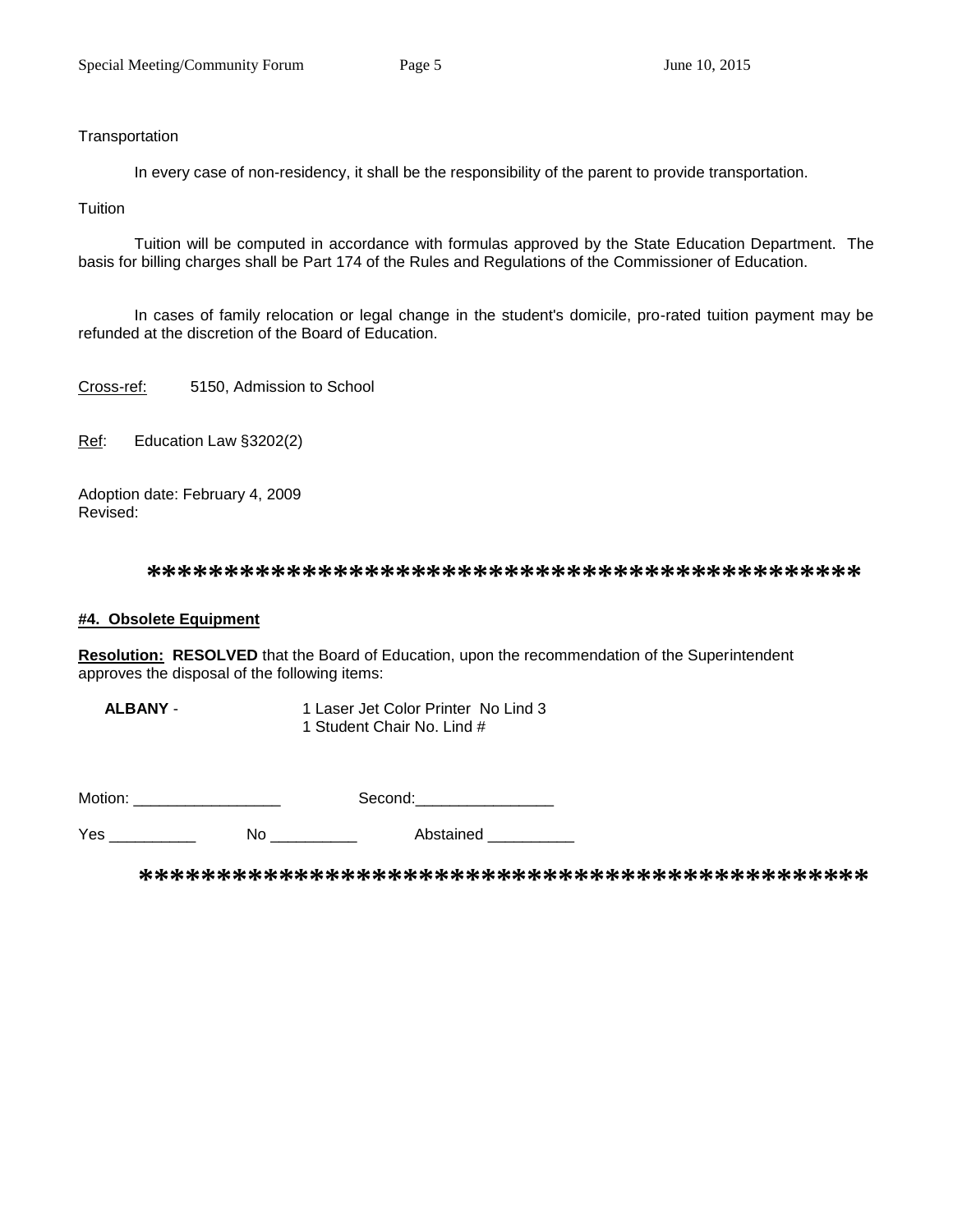# **SCHEDULES**

|                                                                                           |                                                                 |                       | Abstained ______                          |             |                                                            |          |
|-------------------------------------------------------------------------------------------|-----------------------------------------------------------------|-----------------------|-------------------------------------------|-------------|------------------------------------------------------------|----------|
| Schedule A-1 No. 6-S Athletic Supervision                                                 |                                                                 |                       |                                           |             |                                                            |          |
| Approve the appointment of the following:                                                 |                                                                 |                       |                                           |             |                                                            |          |
| Diane Pollard                                                                             | <b>Summer Elementary</b>                                        | Summer                | \$34.85/hr.                               |             | 60 hours                                                   |          |
|                                                                                           | Swim Program                                                    |                       |                                           |             |                                                            |          |
| Michelle Kreppein                                                                         | <b>Summer Elementary</b>                                        | Summer                | \$34.85/hr.                               |             | 40 hours                                                   |          |
| Paul Pomara                                                                               | Swim Program<br>Supervision                                     | Yearly                |                                           | \$17.00/hr. | 40 add. hours                                              |          |
|                                                                                           |                                                                 |                       |                                           |             |                                                            |          |
| Schedule A-1 No. 17 Personnel, Instructional - Resignations & Terminations                |                                                                 |                       |                                           |             |                                                            |          |
| Approve the resignation of the following:<br><b>Richard Rogers</b>                        |                                                                 |                       | 6/30/15                                   |             |                                                            |          |
| (Mr. Rogers has been with the district since September 1, 1978.)                          | Phys. Ed, SHS                                                   |                       |                                           | Retirement  |                                                            |          |
|                                                                                           |                                                                 |                       |                                           |             |                                                            |          |
| Schedule A-2 No. 15 Personnel, Instructional - Leave of Absence                           |                                                                 |                       |                                           |             |                                                            |          |
| Approve the resignation of the following:                                                 |                                                                 |                       |                                           |             |                                                            |          |
| Lisa Omeis                                                                                | Principal, Albany Avenue 2015-16 school year                    |                       |                                           |             | Personal                                                   |          |
| Schedule A-3 No. 82 Personnel, Instructional Appointments<br>Approves the appointment of: |                                                                 |                       |                                           |             |                                                            |          |
|                                                                                           |                                                                 |                       | <b>CENTRAL REGISTRAITON - SUMMER 2015</b> |             |                                                            |          |
| Roni Loud-Mosakowsk                                                                       | Pyschologist (as needed basis)                                  |                       |                                           |             | Daily rate 1/200 of annual salary                          |          |
|                                                                                           |                                                                 |                       |                                           |             | 2015-2016 school year                                      |          |
| Maria Rotta                                                                               | ENL teacher (as needed basis)                                   |                       |                                           |             | Daily rate 1/200 of annual salary                          |          |
| JoAnne Russo                                                                              | ENL teacher (as needed basis)                                   |                       |                                           |             | 2015-2016 school year<br>Daily rate 1/200 of annual salary |          |
|                                                                                           |                                                                 |                       |                                           |             | 2015-2016 school year                                      |          |
| Sylwia Hulewicz                                                                           | ENL teacher (as needed basis)                                   |                       |                                           |             | Daily rate 1/200 of annual salary                          |          |
|                                                                                           |                                                                 |                       |                                           |             | 2015-2016 school year                                      |          |
|                                                                                           |                                                                 |                       | SHS MARCHING BANKD 2015-2-016 SEASON      |             |                                                            |          |
| Michael Castellano                                                                        | Assistant Marching Band                                         |                       |                                           | \$4,976.00  |                                                            |          |
|                                                                                           |                                                                 | Director              |                                           |             |                                                            |          |
|                                                                                           |                                                                 | <b>Wind Clinician</b> |                                           | \$1,000.00  |                                                            |          |
|                                                                                           |                                                                 |                       |                                           |             |                                                            |          |
| Schedule A-3 No. 83 Personnel, Instructional Appointments                                 |                                                                 |                       |                                           |             |                                                            |          |
| Approves the appointment of:                                                              |                                                                 |                       |                                           |             |                                                            |          |
| Dr. Lisa Omeis                                                                            | Assistant to Superintendent                                     |                       | \$170,000                                 |             | 7/1/15 7/1/18                                              | SDA/Perm |
|                                                                                           | for Elementary Curriculum &                                     |                       |                                           |             | Exp. Prob.                                                 |          |
|                                                                                           | Instruction                                                     |                       |                                           |             | Period                                                     |          |
| (This is a new position.)                                                                 |                                                                 |                       |                                           |             |                                                            |          |
| Schedule B-1 No. PT-16 Non-instructional Personnel - Resignations & Terminations          |                                                                 |                       |                                           |             |                                                            |          |
| Accepts the resignations and terminations of:                                             |                                                                 |                       |                                           |             |                                                            |          |
| Jane Cerniglia                                                                            | <b>School Monitor</b><br><b>West Gates</b>                      |                       | Retirement                                |             | eff. 6/30/15                                               |          |
|                                                                                           | (Ms. Cerniglia has worked for the district since July 1, 2002.) |                       |                                           |             |                                                            |          |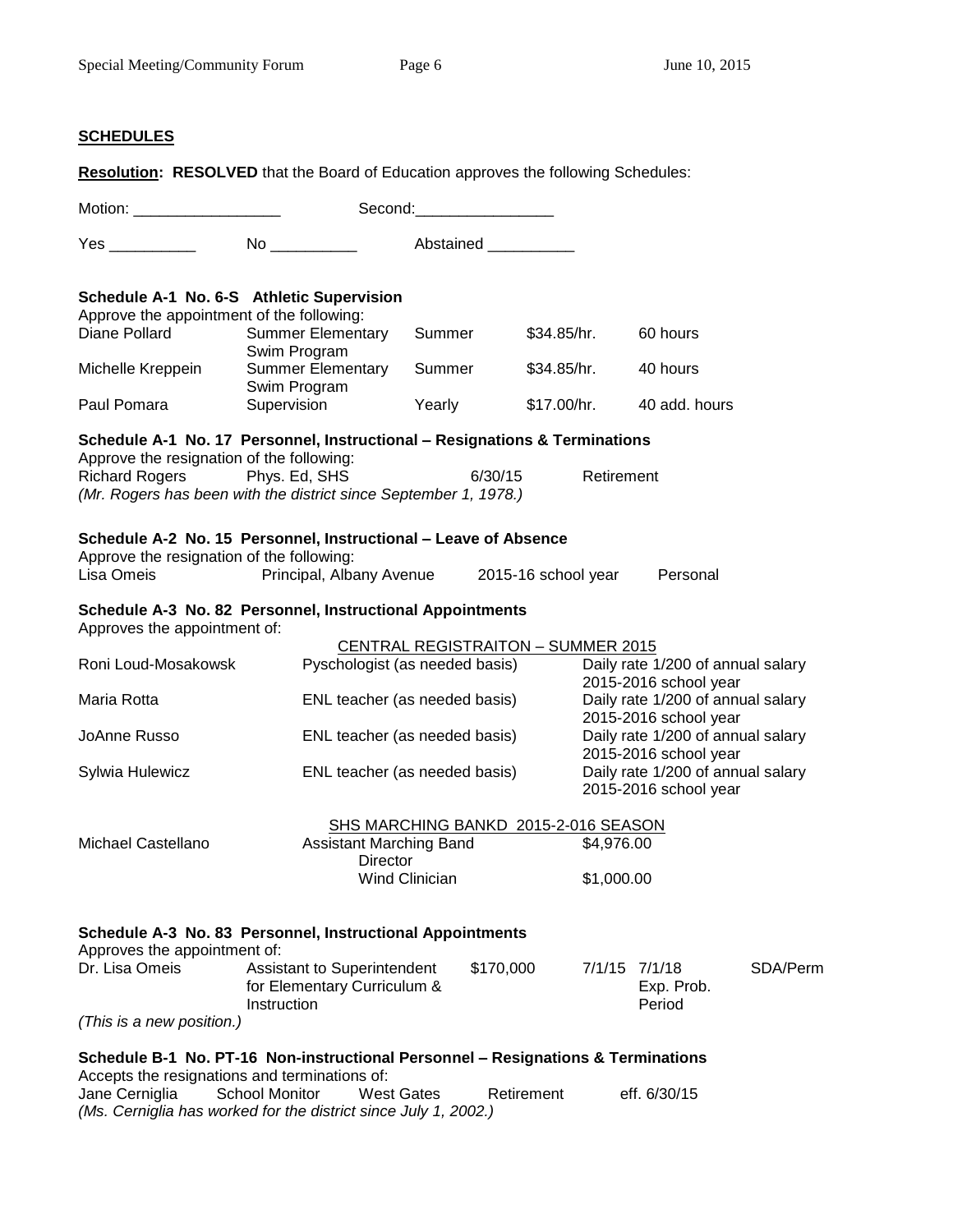#### **Schedule B-3 No. 22 Non-Instructional Personnel Appointments** Approves the appointment of:

| <i>reproved the appointment on.</i> |                                                                |                          |  |
|-------------------------------------|----------------------------------------------------------------|--------------------------|--|
| Diane Cullen                        | Sr. Clerk Typist Alleghany Avenue $10\frac{1}{2}$ months       | \$27,042.00 eff. 8/15/15 |  |
|                                     | Mardella Edwards Sr. Clerk Typist Spec. Ed., Admiin Contingent | \$30,448.00 eff. 6/29/15 |  |
|                                     |                                                                | (Pro-rated)              |  |

### **Schedule B-3 No. PT-24 Non-Instructional Appointments – Part Time**

Approves the appointment of:

| 1. Dawn Doherty                   | $\sharp$ NI-101 | Spec Ed Aide | As per $2015/16$ contract | Not to exceed 90 hrs |
|-----------------------------------|-----------------|--------------|---------------------------|----------------------|
| 2. Diane Pigott                   | #NI-101         | Spec Ed Aide | As per 2015/16 contract   | Not to exceed 90 hrs |
| 3. Linda Adrian                   | #NI-101         | Spec Ed Aide | As per 2015/16 contract   | Not to exceed 90 hrs |
| 4. Diane Saccente                 | #NI-101         | Spec Ed Aide | As per $2015/16$ contract | Not to exceed 90 hrs |
| 5. Claire Barto                   | #NI-101         | Spec Ed Aide | As per 2015/16 contract   | Not to exceed 90 hrs |
| 6. Maureen Weismantel             | $#NI-101$       | Spec Ed Aide | As per 2015/16 contract   | Not to exceed 90 hrs |
| 7. Dawn Passanante                | $#NI-101$       | Spec Ed Aide | As per 2015/16 contract   | Not to exceed 90 hrs |
| 8. Eileen Simile                  | $#NI-101$       | Spec Ed Aide | As per 2015/16 contract   | Not to exceed 90 hrs |
| 9. Barbara Eckert                 | #NI-101         | Spec Ed Aide | As per 2015/16 contract   | Not to exceed 90 hrs |
| 10. Patricia Liguori              | $#NI-101$       | Spec Ed Aide | As per 2015/16 contract   | Not to exceed 90 hrs |
| 11. Laura Gelson                  | #NI-101         | Spec Ed Aide | As per 2015/16 contract   | Not to exceed 90 hrs |
| 12. Nicole Campos                 | $#NI-101$       | Spec Ed Aide | As per 2015/16 contract   | Not to exceed 90 hrs |
| 13. Diane Riewerts                | #NI-101         | Spec Ed Aide | As per $2015/16$ contract | Not to exceed 90 hrs |
| 14. Geraldine Posilico            | $#NI-101$       | Spec Ed Aide | As per 2015/16 contract   | Not to exceed 90 hrs |
| 15. Kathy Smith                   | $#NI-101$       | Spec Ed Aide | As per 2015/16 contract   | Not to exceed 90 hrs |
| 15. Gloria Wilson-Houston #NI-101 |                 | Spec Ed Aide | As per 2015/16 contract   | Not to exceed 90 hrs |
| 16.Jacqueline Coiro               | $#NI-101$       | Spec Ed Aide | As per 2015/16 contract   | Not to exceed 90 hrs |
| 17. Karen DeLucie                 | $#NI-101$       | Spec Ed Aide | As per 2015/16 contract   | Not to exceed 90 hrs |
| 18. Audrey Wright                 | $#NI-101$       | Spec Ed Aide | As per 2015/16 contract   | Not to exceed 90 hrs |
| 19. Vicenza Russo                 | $#NI-101$       | Spec Ed Aide | As per $2015/15$ contract | Not to exceed 90 hrs |
| 20.Denise Leone                   | $#NI-101$       | Spec Ed Aide | As per $2015/16$ contract | Not to exceed 90 hrs |
| 21. Colleen Cress                 | $#NI-101$       | Spec Ed Aide | As per 2015/16 contract   | Not to exceed 90 hrs |
| 22.Jackie Connor                  | $#NI-101$       | Spec Ed Aide | As per 2015/16 contract   | Not to exceed 90 hrs |
|                                   |                 | Sub          |                           |                      |

# **Schedule D No. 31**

That the Board of Education accepts all recommendations of the CSE and CPSE as listed:

February 12, 2015 – SHS CSE March 3, 2015 – MS CSE March 4, 2015- SHS CSE March 9, 2015 – CPSE March 9, 2015 – MS CSE March 10, 2015 – MS CSE March 13, 2015 – CPSE March 16, 2015 – MS CSE March 17, 2015 – MS CSE March 23, 2015 – MS CSE

March 25, 2015 – CPSE March 27, 2015 – SHS CSE March 30, 2015 – SHS CSE April 21, 2015 – MS CSE April 29, 2015 – MS CSE May 6, 2015 – MS CSE May 15, 2015 – CSE May 15, 2015 – SHS CSE May 27, 2015 – CSE May 27, 2015 – SHS CSE